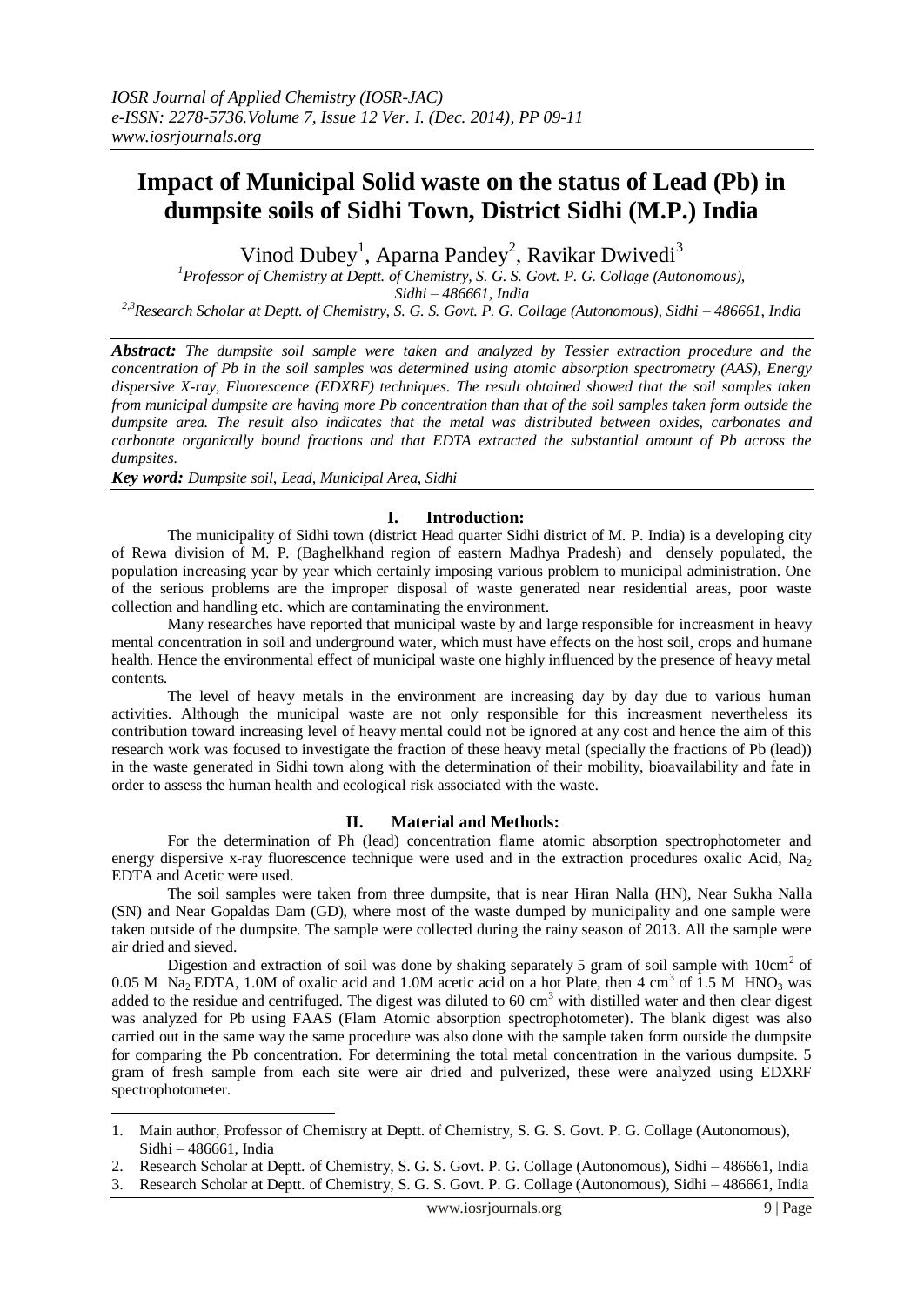## **III. Result and discussion:**

The Pb concentration in the dumpsite varied from one site to another as shown in the table-1 the result indicate that GD dumpsite contained highest amount of Pb and this could be attributed to the nearness of the dumpsite to residential areas, main road and various anthropogenic activities. All the dumpsite taken for study are having Pb content above the permissible limit of 200 mg/kg. The similar result have also been obtained from the ANOVA (Analysis of variance), considering all it has been concluded that there is no significant difference in the lead concentration across the three dumpsite taken for study.

The lead distribution in the dumpsite varied form one site to another site. The metal found to be present in the carbonate/organically, oxides and in carbonate phases. The Pb. Concentration existed as a carbonate/organically fractions was found highest in all the dumpsite, therefore Pb is said to be organically bound species and hence bioavailable, mobile in these sites and this is in agreement with the investigation carried out by other authors in similar situation.

The Ph of the dumpsite SN and GD is acidic, while that of HN site it is basic, indicates that the presence of metal scrap in waste material and other anthropogenic activities are responsible for Ph to be acidic. While the dumpsite HN, where Ph was basic, indicates that bioavailability of lead decreases with increasing ph.

From the ANOVA done indicates that there is a significant difference in the Pb extracted using three extraction media employed. Form Duncan multiple range test it was established that dumpsite SN had the highest concentration of Pb followed by HN and GD respectively as shown in fig.-1. Similarly with the EDTA extraction medium the Pb concentration was found to be high as compared to the other medium that is oxalic and acetic acid an shown in fig-2.

#### **IV. Conclusion:**

This research work reveals that the level of Pb in the soil of all dumpsite was more in comparison to its permissible limit and hence it could be said that the area surrounding to dumpsite is being polluted.

The contamination of the soil by Pb can be attributed to various anthropogenic activities at the dumpsite. So it is suggested that municipalities should undertake various measure to gearup the effective management of solid waste so as to reduce the level of heavy metals for keeping the environmental safe and healthy.

#### **Reference:**

- [1]. Khairha, J., H. J. Habibah, I. Anizan, A. Maimon, content of heavy metals in soil collected from selected paddy cultivation Areas in Kedah and Perlis, Malaysia, Journal of applied science research 5 (12) 2179-2188 (2009)
- [2]. Sharma, R. K., M. Agrawal and F. Marshall, Heavy metal contamination of Soil and vegetable in suburban areas of Varanasi, India Ecotoxical Environ, safety, 66, 258-266 (2007).
- [3]. Uba, S., A. Uzairu, GFC Harrison, M. L. Bolarabe, and O. J. Okunola, Assessment of heavy metals bioavailability in dumpsite of Zaria metropolis Nigeria. Afr. J. Biotechnology, 7 (2) 122-130 (2008)
- [4]. Yaman. M., N. Okamus, S. Bakirdere and I. Akdeniz Zn speciation in soils and relation with its concentration in fruits. Asian Journal of chemistry, 17 (1) 66-72 (2005)
- [5]. Chamon, A.S., W.E.H. Blum, M.H. Gerzabek, S.M. Ullah, M. Rahman and M. N. Mondal, Heavy metal uptake into crops on polluted soil of Bangladesh, J. Comm. Soil sci. Plant anal, 36, 907-924 (2005).

**Table 1: Result of lead concentration in the dumpsite across the sample location (The result are mean values (mg/kg))** 

| $\frac{1}{2}$                |      |                         |                            |                    |                                |  |
|------------------------------|------|-------------------------|----------------------------|--------------------|--------------------------------|--|
| <b>Sample</b><br><b>Site</b> | PН   | <b>EDTA</b><br>(0.05 M) | <b>Oxalic Acid</b><br>1.0M | Acetic Acid (1.0M) | Total lead concentration mg/kg |  |
| HN                           | 8.28 | 6.76                    | ND                         | ND                 | 665.44                         |  |
| SN                           | 5.40 | 0.69                    |                            | 4.39               | 843.44                         |  |
| GD                           | 5.38 | 3.58                    | ND                         | ND                 | 1136.44                        |  |